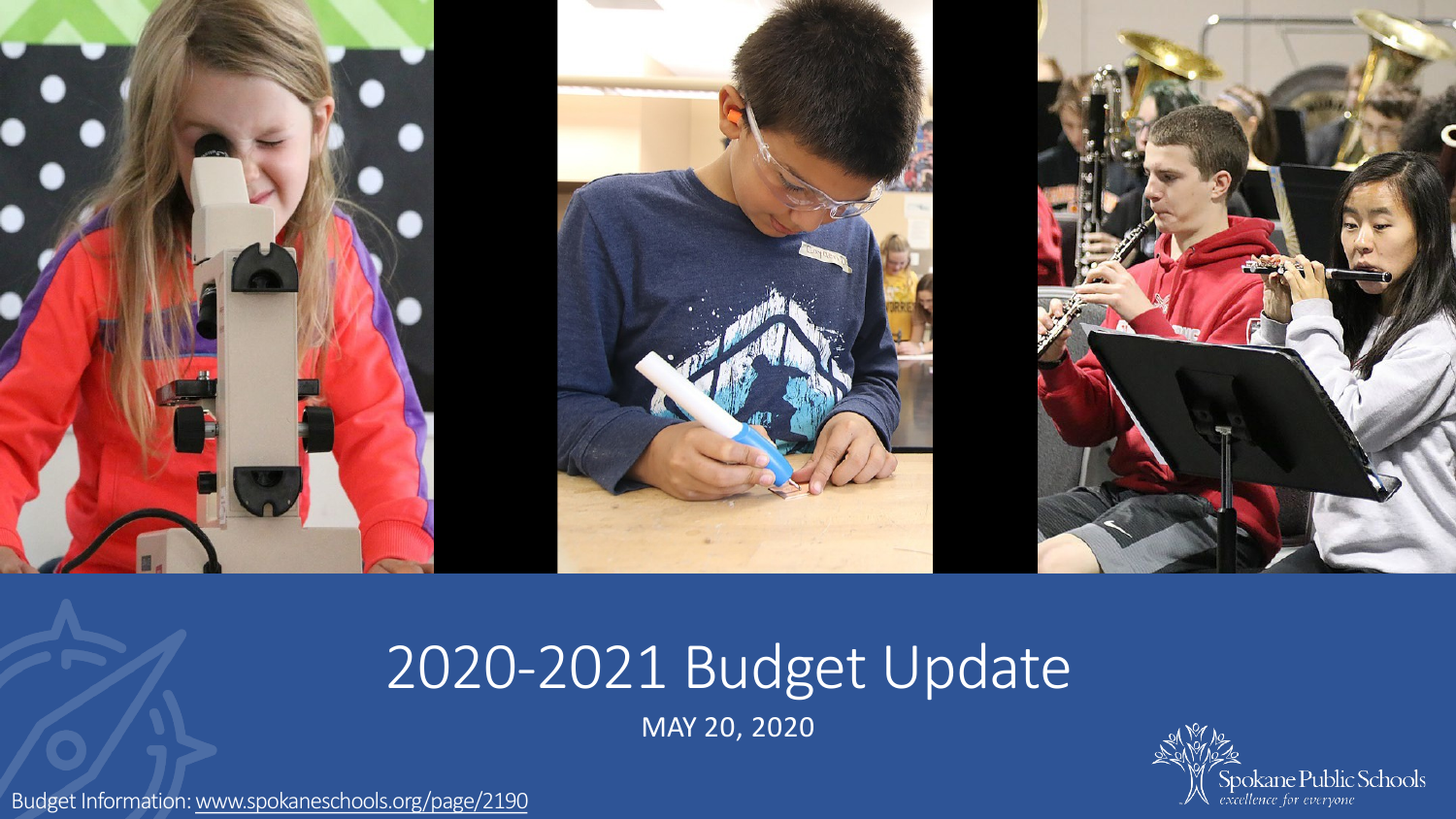

- Update on state budget outlook
- 2020-2021 budget
	- Revised budget assumptions
	- Additional budget considerations
- Budget communication activities timeline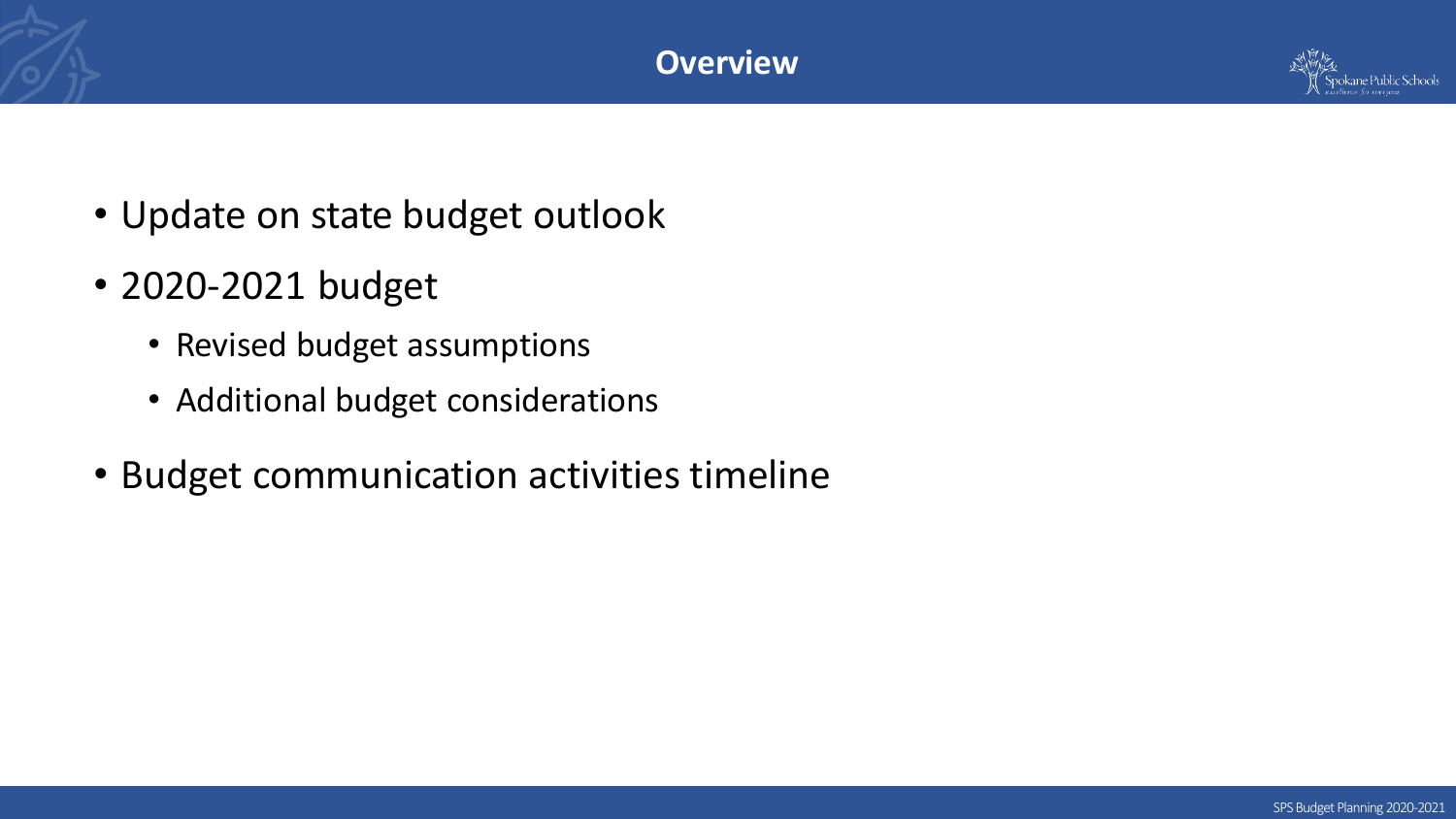

- Anticipate significant reduction to state sales tax revenue
	- Next scheduled revenue update in June
	- State agencies directed to implement budget reductions
	- Rumors of a June special session continue
- State estimated loss due to COVID-19 response
	- Most recent information \$7 billion
- Anticipated impact to SPS 2020-2021 budget
	- Basic education is constitutionally protected putting non-basic ed at risk of significant reductions
	- OSPI has defined basic education funding
	- State revenue forecast tool available
	- LEA approved in 2020 regular session
	- Early information on CARES and FEMA funding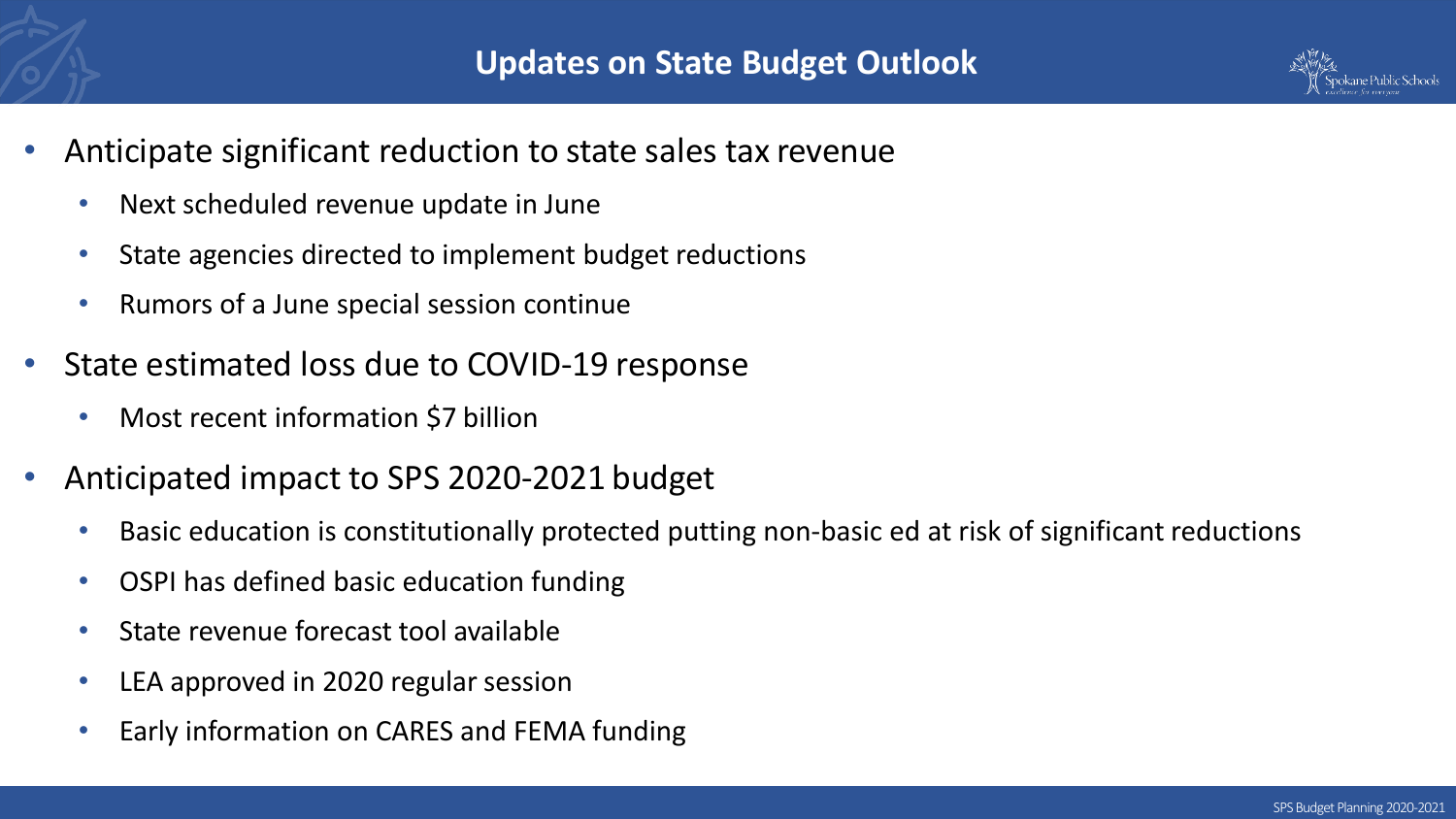# Updated Four-year Budget Forecast **Non - Basic Education Funding**



| <b>Description</b>                               | 2020-2021<br><b>Budget</b><br>(in millions) |
|--------------------------------------------------|---------------------------------------------|
| Local Effort Assistance (LEA)                    | 12.8<br>$\mathsf{S}$                        |
| <b>National Board Certification</b>              | 3.5                                         |
| <b>Mentor/Beginning Teachers</b>                 | 0.1                                         |
| <b>Teacher and Principal Evaluation Training</b> | 0.1                                         |
| Implicit Price Deflator (IPD)                    | 4.0                                         |
| Running Start - above 1.0 FTE                    | <b>TBD</b>                                  |
| <b>State Special Purposes Grants</b>             | <b>TBD</b>                                  |
| Other smaller allocations                        | TBD                                         |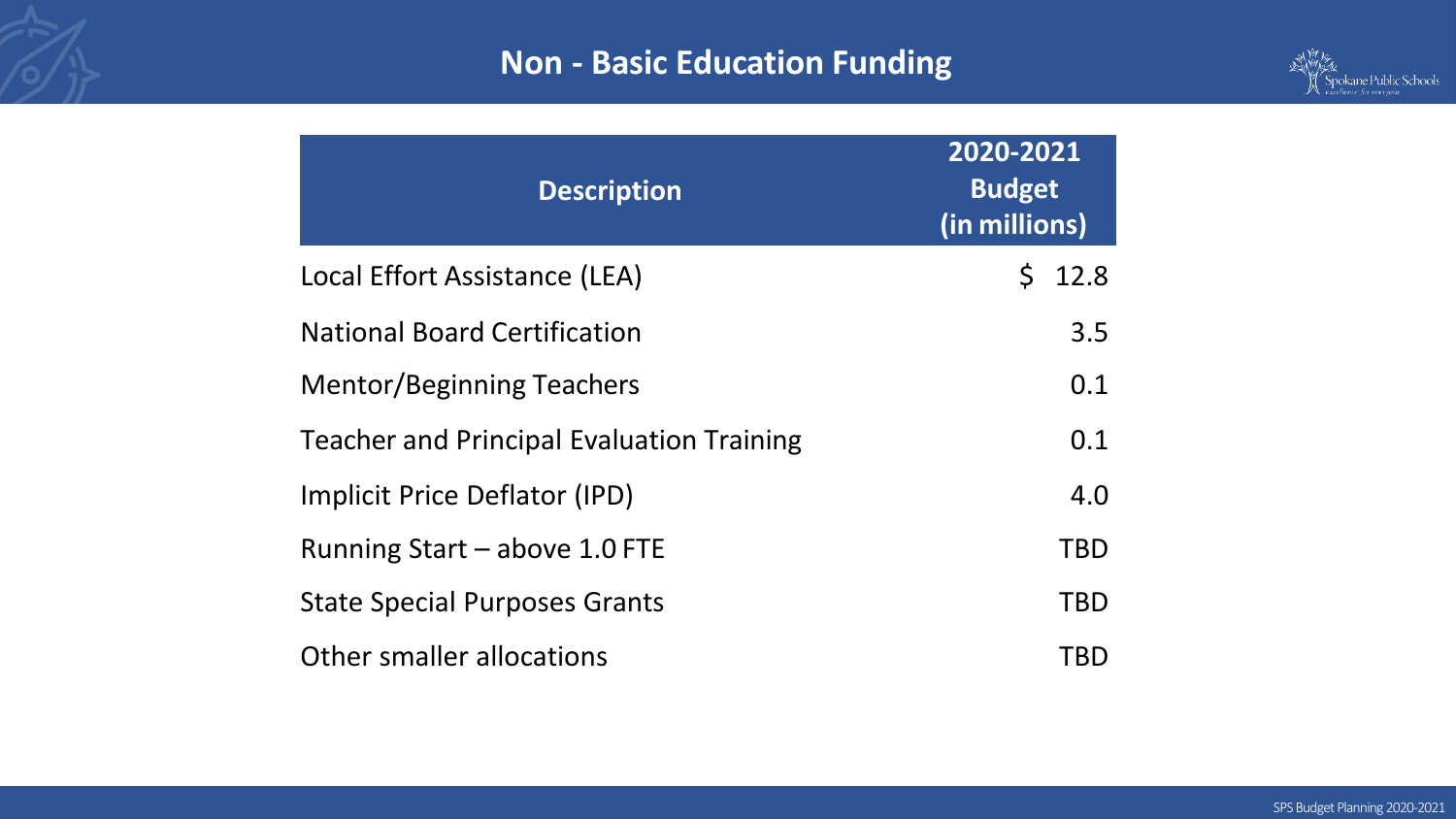

### • CARES federal funding

- Funding allocated based on Title I formula
- Payments through two processes
	- Phase I -Reimbursement for COVID-19 expenditures meeting OSPI definition
	- Phase II Application for funding based on a plan in compliance with CARES allowable costs
	- Funding requires allocations to private schools.
- FEMA
	- Reimburses 75% of allowable expenditures
	- Limited to protective measures
		- Personal protective equipment
		- Protective measures such as installation of plexiglass, hand sanitizer stations, etc.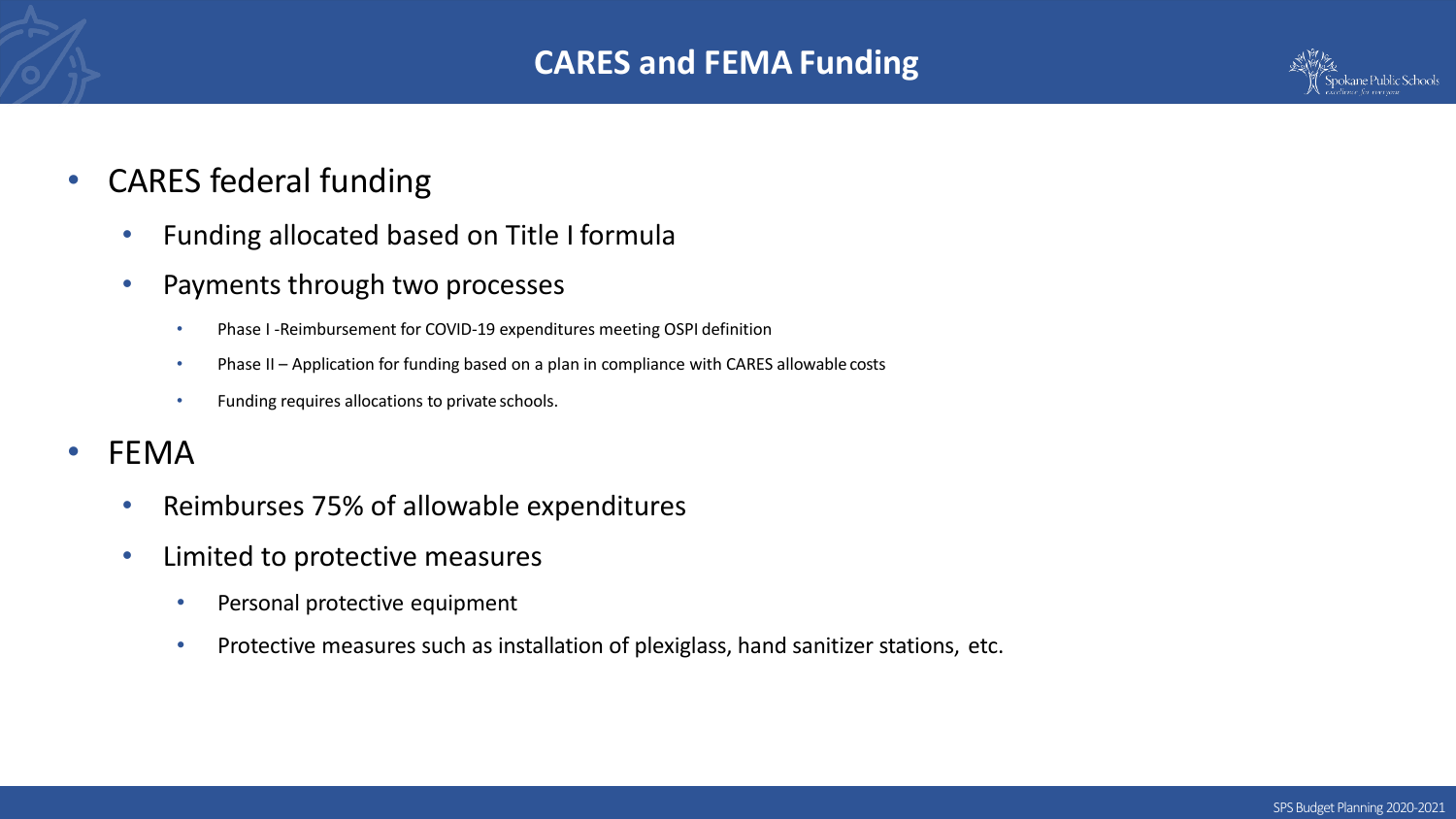- Levy and LEA based on current assessed valuation and authorization
	- 2020 Levy =  $$35M$
	- 2021 Levy =  $$38M$
	- 2022-23-24 Levy assumes ballot and passage of \$2.50 (~\$65M plus per year)
- State revenue reductions (non-basic education) to be determined
- School staffing at 2019-2020 level
	- Current year elementary schedule and specialist model
	- Carryforward of 2019 2020 class size and staffing ratios
- SEBB eligiblity planning
- Non-salary expenditure (MSOC) freeze
- Targeted reductions of \$2 million
- Preservation of fund balance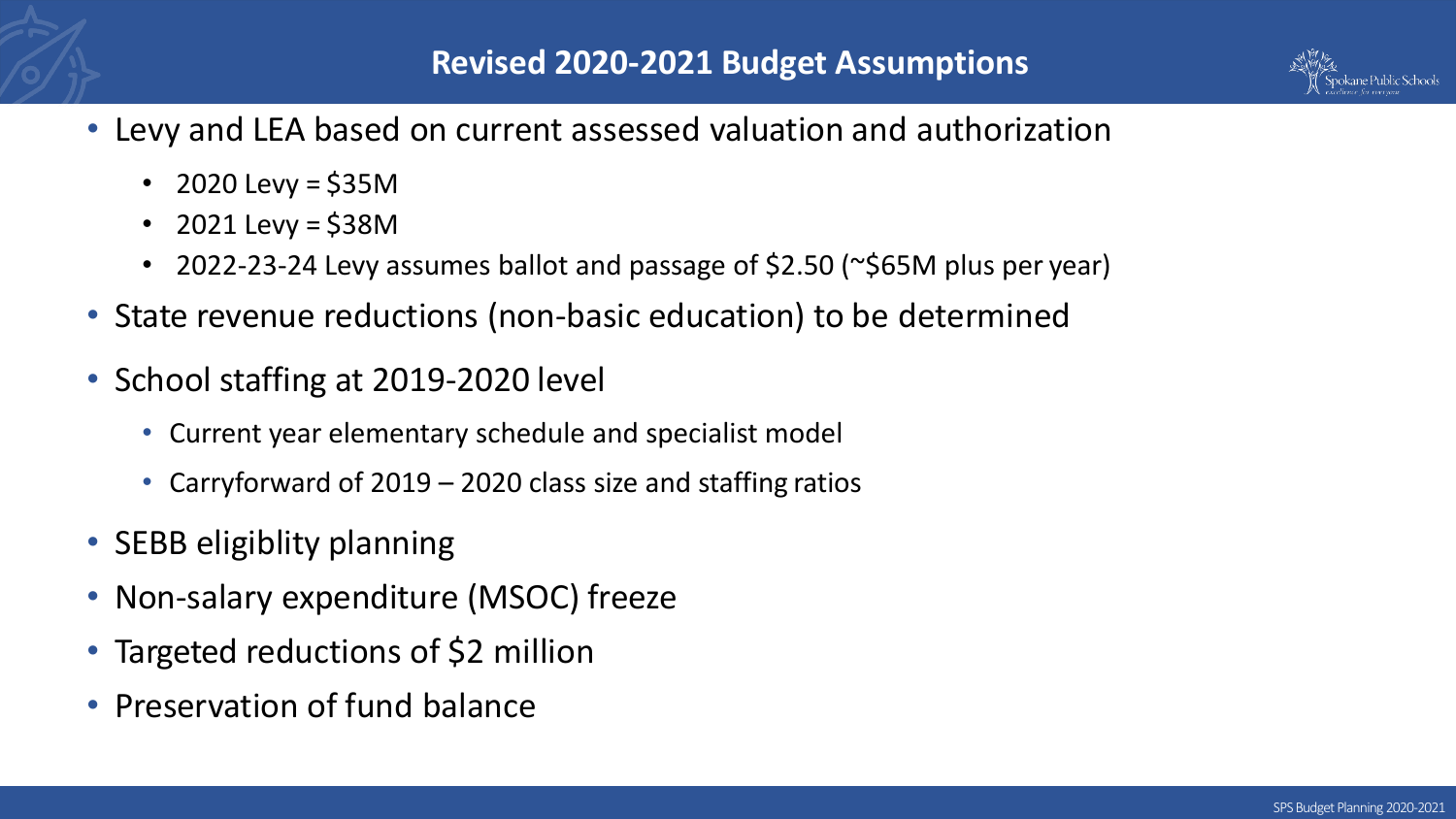

- Transportation model and funding for fall service
	- Social distancing would increase the number of routes
	- If rotating schedule, potential impact on funding
	- Net operating impact is estimated at \$6M increase in expenditures
- Nutrition Services service model
	- Serve in cafeteria or classroom
	- Impact to be determined
- Cleaning supplies, Personal Protective Equipment (PPE), facility needs for social distancing
	- Assuming an increased expenditures, initial estimate for consumables is double a normal year
- Budget revenue and expenditure capacity for CARES funding
- Identify areas for budget reduction
- Monitor forecast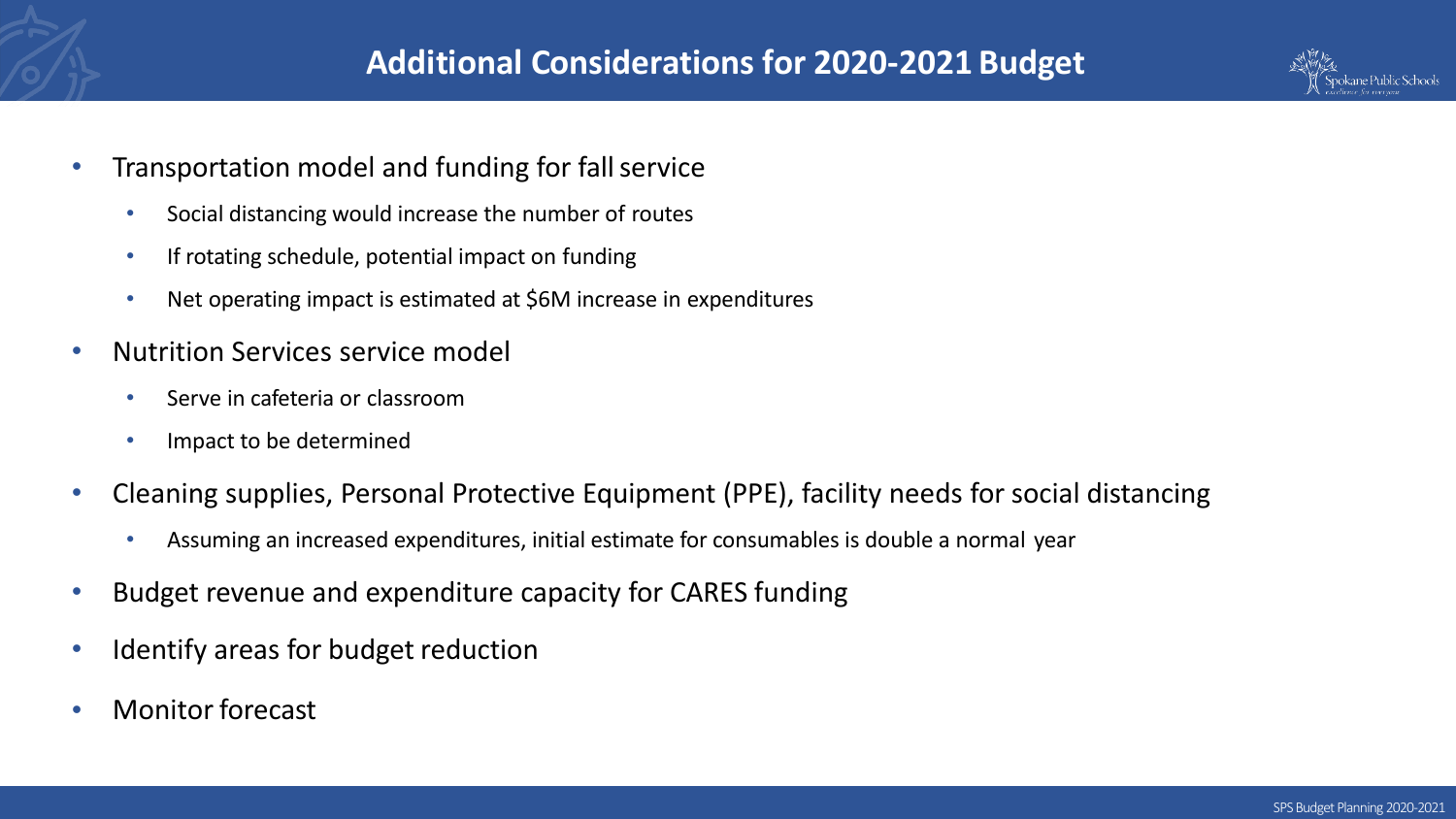

|                                                | (In Millions) |              |           |
|------------------------------------------------|---------------|--------------|-----------|
|                                                | 2020-2021     | 2021-2022    | 2022-2023 |
| Current EP & O Authorized Levy (Feb 2018)      | \$<br>36.6    | \$.<br>18.0  | \$        |
| Estimate of EP & O Replacement Levy (Feb 2021) |               | 34.7         | 68.7      |
| <b>LEA Estimate</b>                            | 13.4          | 11.9         | 12.3      |
| Apportionment                                  | 272.5         | 274.2        | 275.8     |
| <b>Other Revenue</b>                           | 135.3         | 136.2        | 137.0     |
| <b>Total Revenue</b>                           | 457.8         | 475.0        | 493.8     |
| Maintenance Level Expenditures                 | 471.6         | 482.8        | 490.4     |
| <b>Targeted Budget Reductions</b>              | (2.0)         | (3.0)        | (3.0)     |
| <b>Program Restoration</b>                     |               | 8.3          | 8.7       |
| Opening of New Middle Schools                  |               |              | 4.0       |
| <b>Total Expenditures</b>                      | 469.6         | 488.1        | 500.1     |
| <b>Net Operations</b>                          | \$<br>(11.8)  | \$<br>(13.1) | \$ (6.3)  |
| <b>Beginning CAU</b>                           | 24.4          | 12.6         | (0.5)     |
| Ending CAU                                     | 12.6          | (0.5)        | (6.8)     |
| Adjusted Fund Balance % (CAU)                  | 2.76%         | $(0.11)\%$   | (1.49)%   |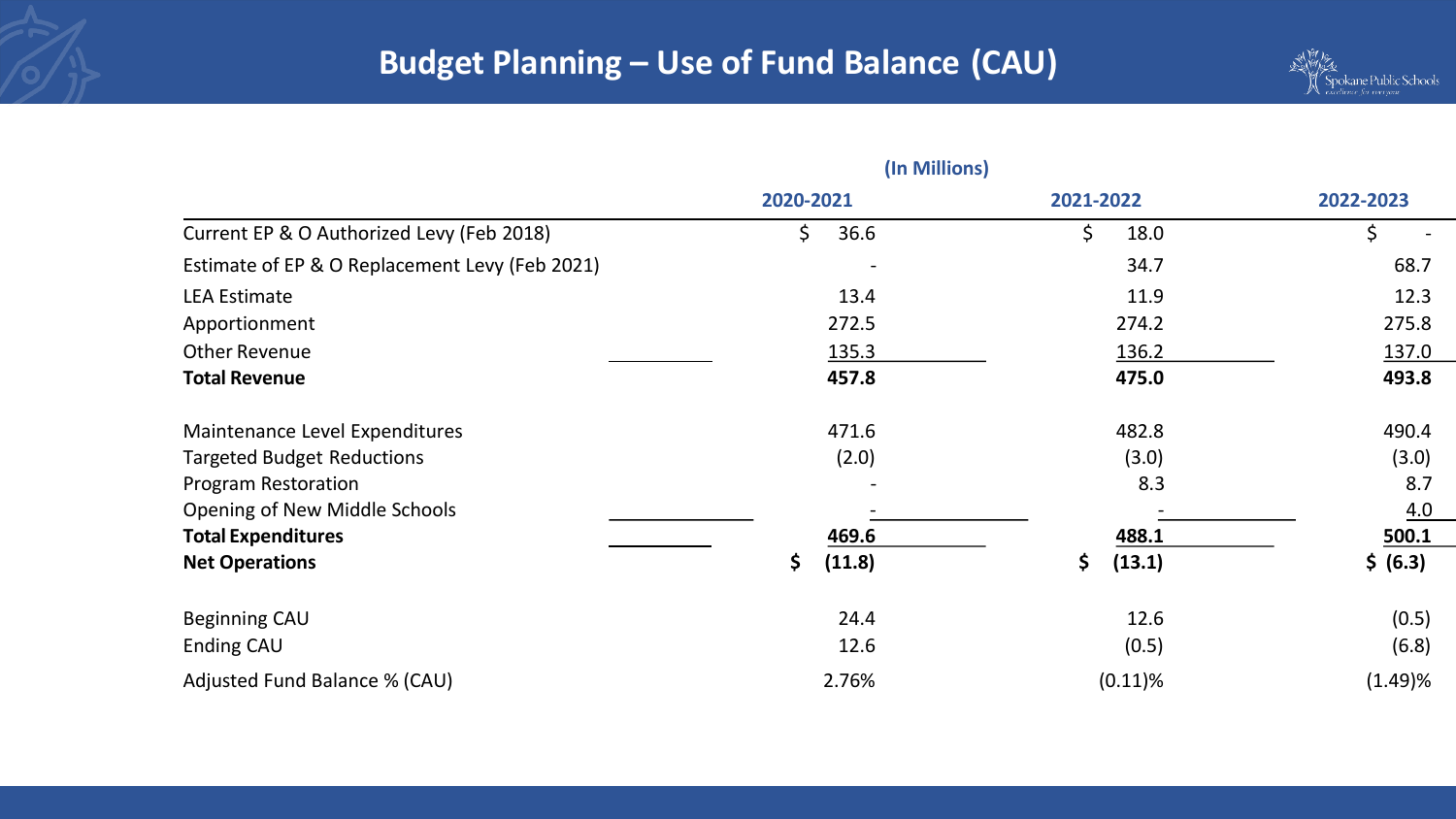

- Direction on levy assumption
- Direction on areas to review for reductions
- Ongoing discussion and planning for the recommended budget